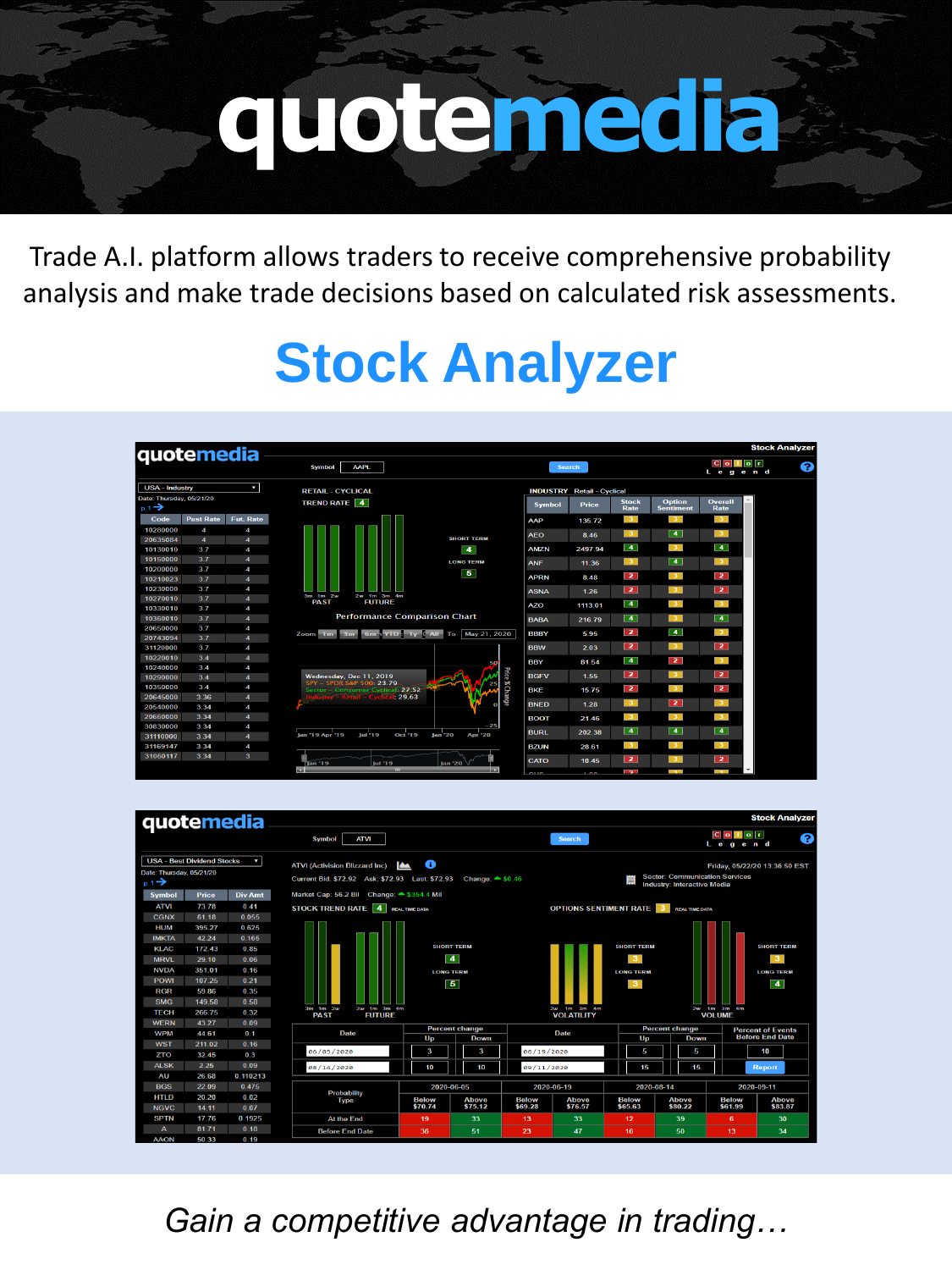## **Starting Point**

## Trading Ideas for Building and Analyzing Your Trades

Stock market provides a vast quantity of opportunities on a daily basis, and it can be a real challenge to find the right trade for you.

| <b>USA - Up Trend</b>              |  |
|------------------------------------|--|
| <b>USA - Sector</b>                |  |
| <b>USA - Industry</b>              |  |
| <b>USA - Oversold</b>              |  |
| <b>USA - Overbought</b>            |  |
| <b>USA - Up Trend</b>              |  |
| <b>USA - Down Trend</b>            |  |
| <b>USA - Earnings Idea</b>         |  |
| <b>USA - Best Dividend Stocks</b>  |  |
| <b>USA - High Dividend Stocks</b>  |  |
| <b>USA - Best Dividend ETF</b>     |  |
| <b>USA - High Dividend ETF</b>     |  |
| <b>USA - Dividend ETF Bond</b>     |  |
| <b>USA - Dividend ETF Short</b>    |  |
| <b>USA - Dividend ETF Long</b>     |  |
| <b>USA - Div ETF International</b> |  |
|                                    |  |

Within Stock Analyzer, the Trading Ideas feature provides an origination point for a trader to build and analyze their trade.

This is not an advisory service, or list of recommended trades. It's a refined starting point that matches your risk criteria. From Trading Ideas, a trader no longer has a search challenge, instead they have an investment opportunity.

## Trading Ideas for Sector / Industry Analysis

These Trading Ideas are generated from creating historical price behavior of each individual Sector or Industry, then applying the same probability analysis methodology to analyze stocks.

For the historical price behavior, the market cap weighted price change history of individual stocks is being assessed. At this point, the sequence of individual Sectors or Industries on the list is defined by performance: Best to Worst.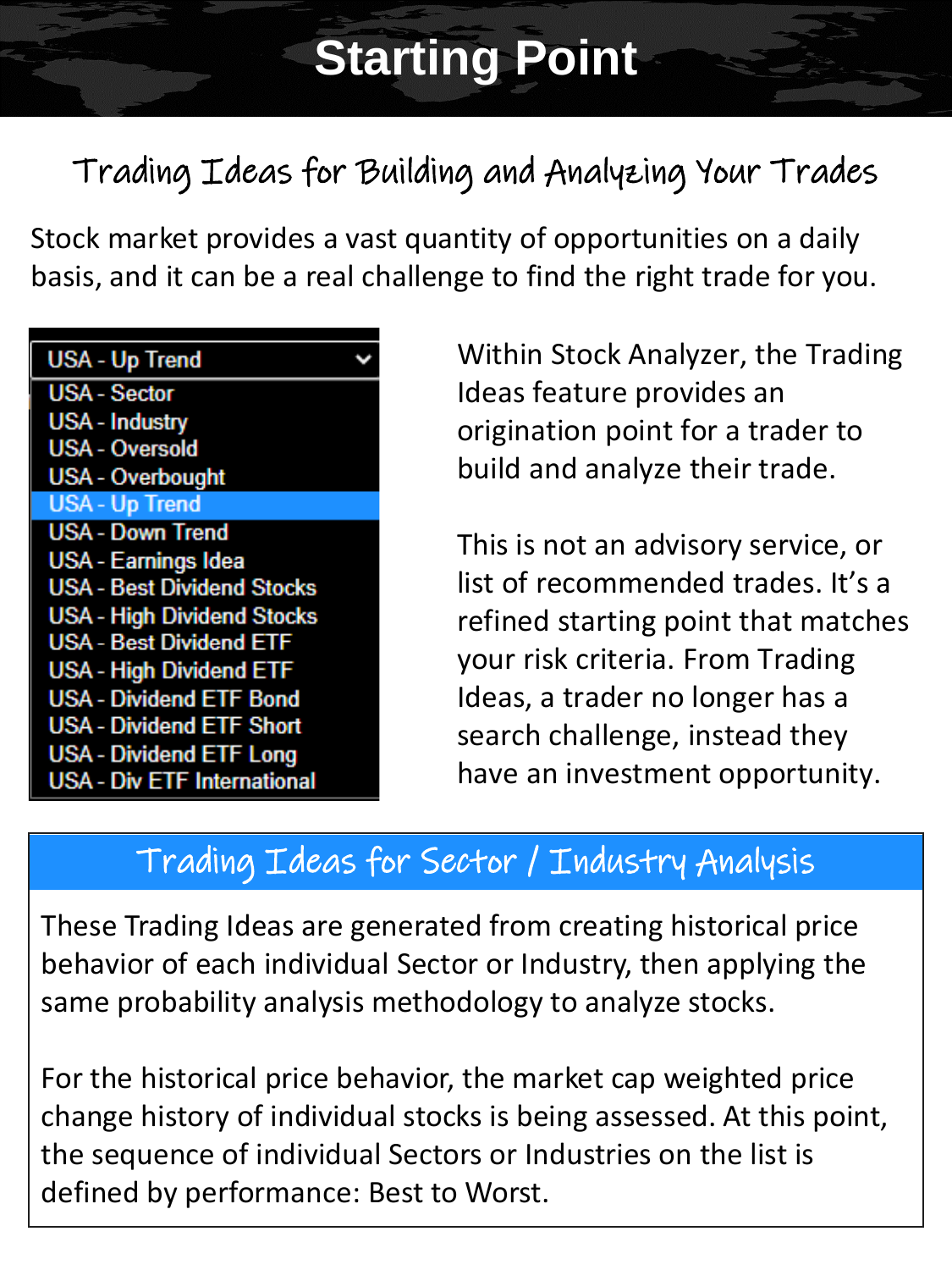## **Maintaining Your Portfolio**

As a first step to building and maintaining your portfolio – Sector or Industry analysis. Understanding this provides a good outlook on potential trends in stock prices and, ultimately, expected behaviors.

#### Using Industry Codes and Performance Analytics

| <b>USA - Industry</b>    |                  |                  |  |  |  |  |
|--------------------------|------------------|------------------|--|--|--|--|
| Date: Thursday, 05/21/20 |                  |                  |  |  |  |  |
| p.1                      |                  |                  |  |  |  |  |
| Code                     | <b>Past Rate</b> | <b>Fut. Rate</b> |  |  |  |  |
| 10280000                 | 4                | 4                |  |  |  |  |
| 20635084                 | Δ                | Δ                |  |  |  |  |
| 10130010                 | 3.7              | Δ                |  |  |  |  |
| 10150000                 | 3.7              | 4                |  |  |  |  |
| 10200000                 | 3.7              | 4                |  |  |  |  |
| 10210023                 | 3.7              | Δ                |  |  |  |  |
| 10230000                 | 3.7              | 4                |  |  |  |  |

Industry Code provides multiple areas of analysis for a trader:

- 1. Listing of stocks within Sector / Industry, along with their ratings
- 2. Trend study of ratings past behavior and future predictions
- 3. Comparison of Sector / Industry Price Movements vs. SPY – SPDR S&P 500

*An example is the Retail Cyclical Industry behaving better than the Sector Consumer Cyclical; and both outperforming the S&P 500.*

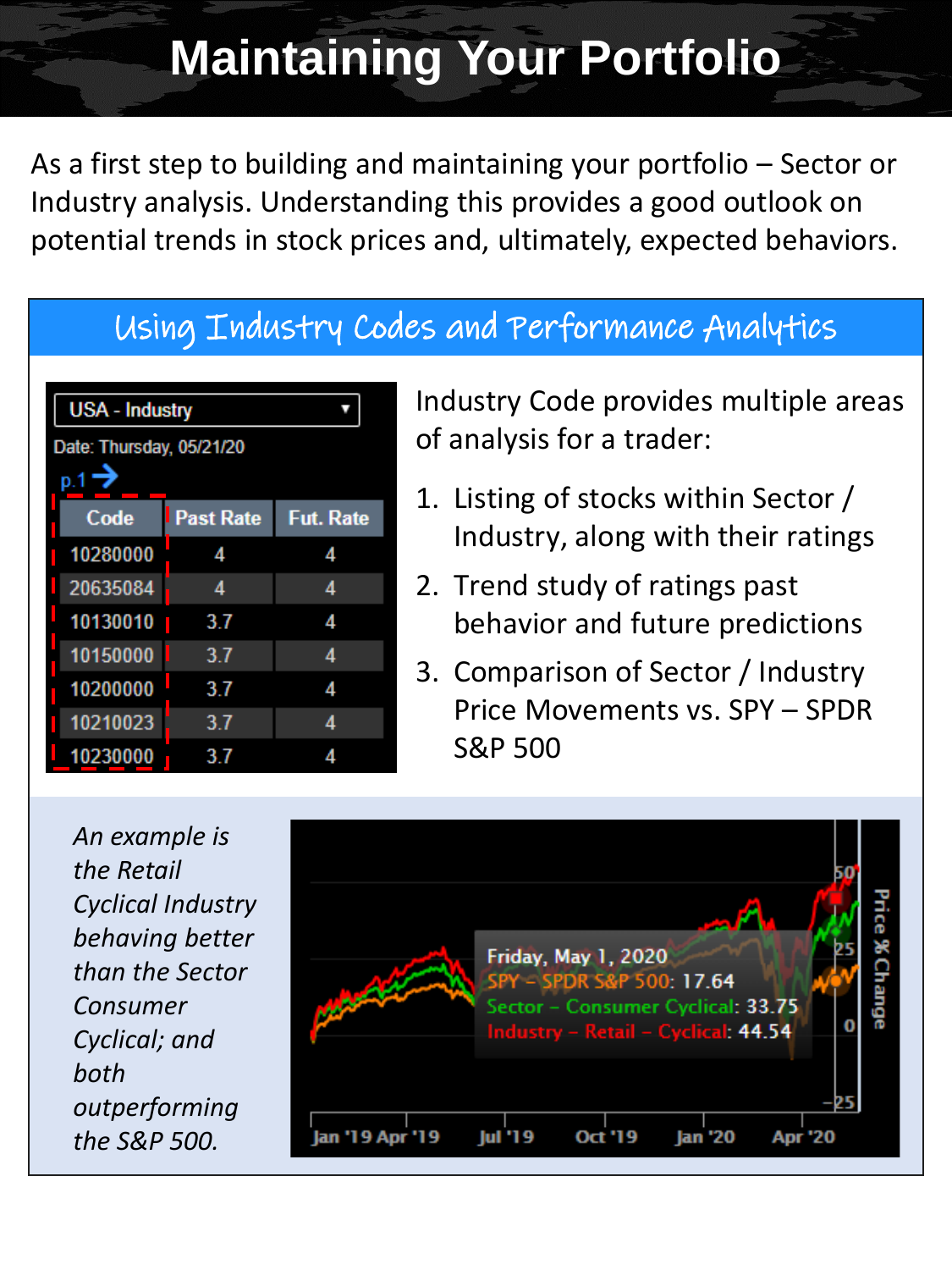## **Analysis of Sectors or Industries**

## Trend Analysis Provides Simple Short- and Long-Term Rating

| quotemedia               |                                                                                             |                          |                                                                        |                                    |               |               |                      |                          |                                 | <b>Stock Analyzer</b> |   |
|--------------------------|---------------------------------------------------------------------------------------------|--------------------------|------------------------------------------------------------------------|------------------------------------|---------------|---------------|----------------------|--------------------------|---------------------------------|-----------------------|---|
|                          |                                                                                             |                          | <b>AAPL</b><br><b>Symbol</b>                                           |                                    |               | <b>Search</b> |                      |                          | $ C $ o $ T $ o $ T $<br>Legend |                       | a |
|                          | <b>USA - Industry</b><br>k<br><b>RETAIL - CYCLICAL</b><br><b>INDUSTRY</b> Retail - Cyclical |                          |                                                                        |                                    |               |               |                      |                          |                                 |                       |   |
| Date: Thursday, 05/21/20 |                                                                                             |                          | TREND RATE 4                                                           |                                    | <b>Symbol</b> | Price         | <b>Stock</b>         | <b>Option</b>            | Overall                         |                       |   |
| $p.1 \rightarrow$        |                                                                                             |                          |                                                                        |                                    |               |               | Rate                 | <b>Sentiment</b>         | Rate                            |                       |   |
| Code                     | <b>Past Rate</b>                                                                            | Fut. Rate                |                                                                        |                                    | <b>AAP</b>    | 135.72        | 3 <sup>1</sup>       | 3 <sup>7</sup>           | 3 <sup>7</sup>                  |                       |   |
| 10280000                 | 4                                                                                           | 4                        |                                                                        |                                    | <b>AEO</b>    | 8.46          | 3 <sub>1</sub>       | $\overline{4}$           | 3 <sup>7</sup>                  |                       |   |
| 20635084                 | $\overline{\bf{4}}$                                                                         | $\overline{4}$           |                                                                        | <b>SHORT TERM</b>                  |               |               |                      |                          |                                 |                       |   |
| 10130010                 | 3.7                                                                                         | 4                        |                                                                        | $\sqrt{4}$                         | <b>AMZN</b>   | 2497.94       | $\left  \right $     | 3 <sup>1</sup>           | $\sqrt{4}$                      |                       |   |
| 10150000                 | 3.7                                                                                         | $\overline{\bf 4}$       |                                                                        | <b>LONG TERM</b>                   | <b>ANF</b>    | 11.36         | $\mathbf{3}$         | $\overline{4}$           | $\Box$                          |                       |   |
| 10200000                 | 3.7                                                                                         | 4                        |                                                                        | $\vert 5 \vert$                    |               |               | $\overline{2}$       | 3.                       | $\overline{2}$                  |                       |   |
| 10210023                 | 3.7                                                                                         | $\overline{\bf{4}}$      |                                                                        |                                    | <b>APRN</b>   | 8.48          |                      |                          |                                 |                       |   |
| 10230000                 | 3.7                                                                                         | 4                        | 3m 1m 2w<br>2w 1m 3m 4m                                                |                                    | <b>ASNA</b>   | 1.26          | $\overline{2}$       | $\overline{\mathbf{3}}$  | $\overline{2}$                  |                       |   |
| 10270010                 | 3.7                                                                                         | $\overline{\mathbf{4}}$  | <b>FUTURE</b><br><b>PAST</b>                                           |                                    | <b>AZO</b>    | 1113.01       | $\left  \right $     | 3 <sup>7</sup>           | 3 <sup>1</sup>                  |                       |   |
| 10330010                 | 3.7                                                                                         | 4                        | <b>Performance Comparison Chart</b>                                    |                                    |               |               |                      |                          |                                 |                       |   |
| 10360010<br>20650000     | 3.7<br>3.7                                                                                  | 4                        |                                                                        |                                    | <b>BABA</b>   | 216.79        | $\overline{4}$       | $\mathbf{3}$             | $\sqrt{4}$                      |                       |   |
| 20743094                 | 3.7                                                                                         | 4<br>$\overline{\bf{4}}$ | 3m<br>Zoom 1m                                                          | 6m 1 YTD: 1y ( All To May 21, 2020 | <b>BBBY</b>   | 5.95          | $\overline{2}$       | $\boxed{4}$              | $\vert 3 \vert$                 |                       |   |
| 31120000                 | 3.7                                                                                         | 4                        |                                                                        |                                    | <b>BBW</b>    | 2.03          | $\overline{2}$       | $\overline{\mathbf{3}}$  | $\overline{2}$                  |                       |   |
| 10220010                 | 3.4                                                                                         | $\overline{4}$           |                                                                        |                                    |               |               |                      |                          |                                 |                       |   |
| 10240000                 | 3.4                                                                                         | 4                        |                                                                        |                                    | <b>BBY</b>    | 81.54         | $\blacktriangleleft$ | $\overline{2}$           | 3 <sup>1</sup>                  |                       |   |
| 10290000                 | 3.4                                                                                         | $\overline{4}$           | Wednesday, Dec 11, 2019                                                | Price % Change                     | <b>BGFV</b>   | 1.55          | $\overline{2}$       | $\overline{\mathbf{3}}$  | $\overline{2}$                  |                       |   |
| 10350000                 | 3.4                                                                                         | 4                        | SPY - SPDR S&P 500: 23.79                                              |                                    |               |               | $\overline{2}$       | 3                        | $\overline{2}$                  |                       |   |
| 20645000                 | 3.36                                                                                        | $\overline{4}$           | Sector - Consumer Cyclical: 27.52<br><b>Retail - Cyclic</b><br>1.29.63 |                                    | <b>BKE</b>    | 15.75         |                      |                          |                                 |                       |   |
| 20540000                 | 3.34                                                                                        | 4                        |                                                                        | o                                  | <b>BNED</b>   | 1.28          | 3 <sup>2</sup>       | $\overline{2}$           | 3 <sup>7</sup>                  |                       |   |
| 20660000                 | 3.34                                                                                        | $\overline{\mathbf{4}}$  |                                                                        |                                    | <b>BOOT</b>   | 21.46         | 3 <sup>1</sup>       | 3 <sup>7</sup>           | $\vert 3 \vert$                 |                       |   |
| 30830000                 | 3.34                                                                                        | 4                        |                                                                        | $-25$                              |               |               |                      |                          |                                 |                       |   |
| 31110000                 | 3.34                                                                                        | $\overline{\bf{4}}$      | Oct '19<br>Jan '19 Apr '19<br>Jul '19                                  | <b>Jan '20</b><br><b>Apr '20</b>   | <b>BURL</b>   | 202.38        | $\overline{4}$       | $\sqrt{4}$               | $\boxed{4}$                     |                       |   |
| 31169147                 | 3.34                                                                                        | 4                        |                                                                        |                                    | <b>BZUN</b>   | 28.61         | $3 -$                |                          | 3 <sup>7</sup>                  |                       |   |
| 31060117                 | 3.34                                                                                        | $\overline{\mathbf{3}}$  |                                                                        |                                    | <b>CATO</b>   | 10.45         | $\overline{2}$       | -3-                      | $\sqrt{2}$                      |                       |   |
|                          |                                                                                             |                          | <b>Tan '19</b><br>Jul '19<br>m.                                        | lan '20                            |               | .             | 5                    | $\overline{\phantom{a}}$ | j                               |                       |   |

## Hover for In-Depth Probability Analysis on the Past and Future Bars

#### **3 MONTH TREND: Up**

| Percent change         | 0.46%   |
|------------------------|---------|
| Price change           | \$20.46 |
| Average Trend Strength |         |

#### **1 MONTH TREND: Up** Probability of Up Trend 60%

| <b>Short Historical Probability</b>                          | 69 |
|--------------------------------------------------------------|----|
| <b>Long Historical Probability</b>                           | 62 |
| <b>Implied and Historical Volatilities based Probability</b> | 52 |
| <b>SO Probability</b>                                        | 63 |
| <b>RSI Probability</b>                                       | 64 |
| <b>PPO Probability</b>                                       | 64 |

## Stock Ratings within a Sector / Industry for Best or Worst Performing

|               | <b>INDUSTRY</b> Retail - Cyclical |                      |                                   |                               |  |
|---------------|-----------------------------------|----------------------|-----------------------------------|-------------------------------|--|
| <b>Symbol</b> | <b>Price</b>                      | <b>Stock</b><br>Rate | <b>Option</b><br><b>Sentiment</b> | <b>Overall</b><br><b>Rate</b> |  |
| AAP           | 134.79                            |                      |                                   |                               |  |
| <b>AEO</b>    | 8.97                              | 3                    | 4                                 | 3                             |  |
| <b>AMZN</b>   | 2446.74                           | 4                    |                                   | 4                             |  |
| <b>ANF</b>    | 12.03                             | 3                    | $\overline{2}$                    | $\overline{2}$                |  |
| <b>APRN</b>   | 8.16                              | $\overline{2}$       |                                   | $\overline{2}$                |  |
| <b>ASNA</b>   | 1.31                              | $\overline{2}$       | з                                 | $\overline{2}$                |  |
| <b>AZO</b>    | 1104.47                           | 4                    | 4                                 | 4                             |  |
| <b>BABA</b>   | 212.16                            | 4                    | 3.                                | з                             |  |
| <b>BBBY</b>   | 6.7                               | 2                    |                                   | $\overline{\mathbf{2}}$       |  |
| <b>BBW</b>    | 1.97                              | 2                    |                                   | 2                             |  |

*Click on the stock for more details*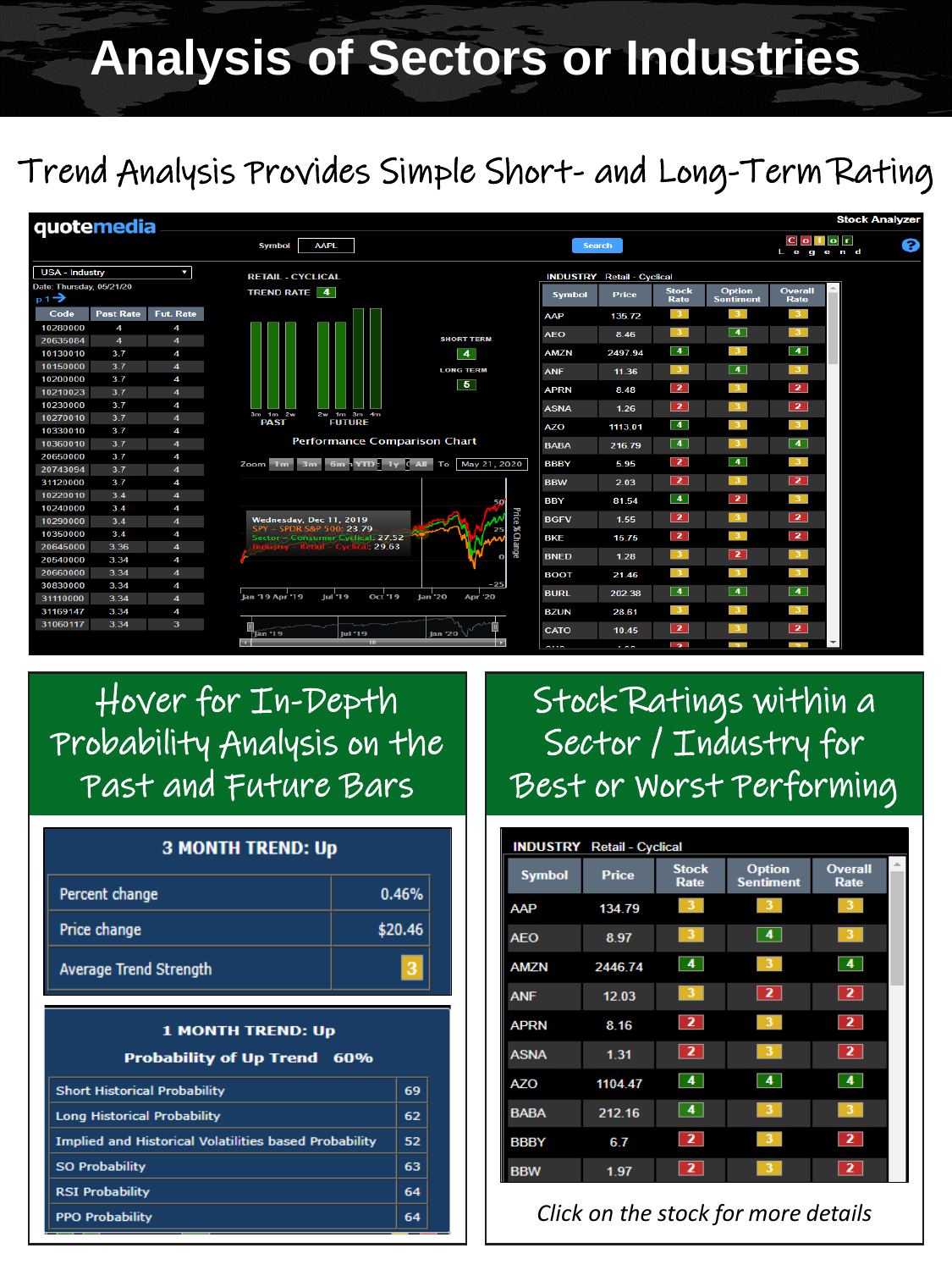## **Deep Dive on Our Trading Ideas**

## Oversold / Overbought Stocks

These are based on a blended comparison of the price trend for the last three months and our prediction of the future price move, which is based on a probabilistic analysis and options sentiment.

## Oversold

If the historical trend is indicating a downward move, and our prediction for the future behavior is indicating an upward move, then we assume the stock is **oversold** and poised for an **up move**.



## Overbought

On the other hand, if the historical is indicating an upward move, and our prediction for the future is a downward move, then we assume the stock is **overbought** and poised for a **down move**.

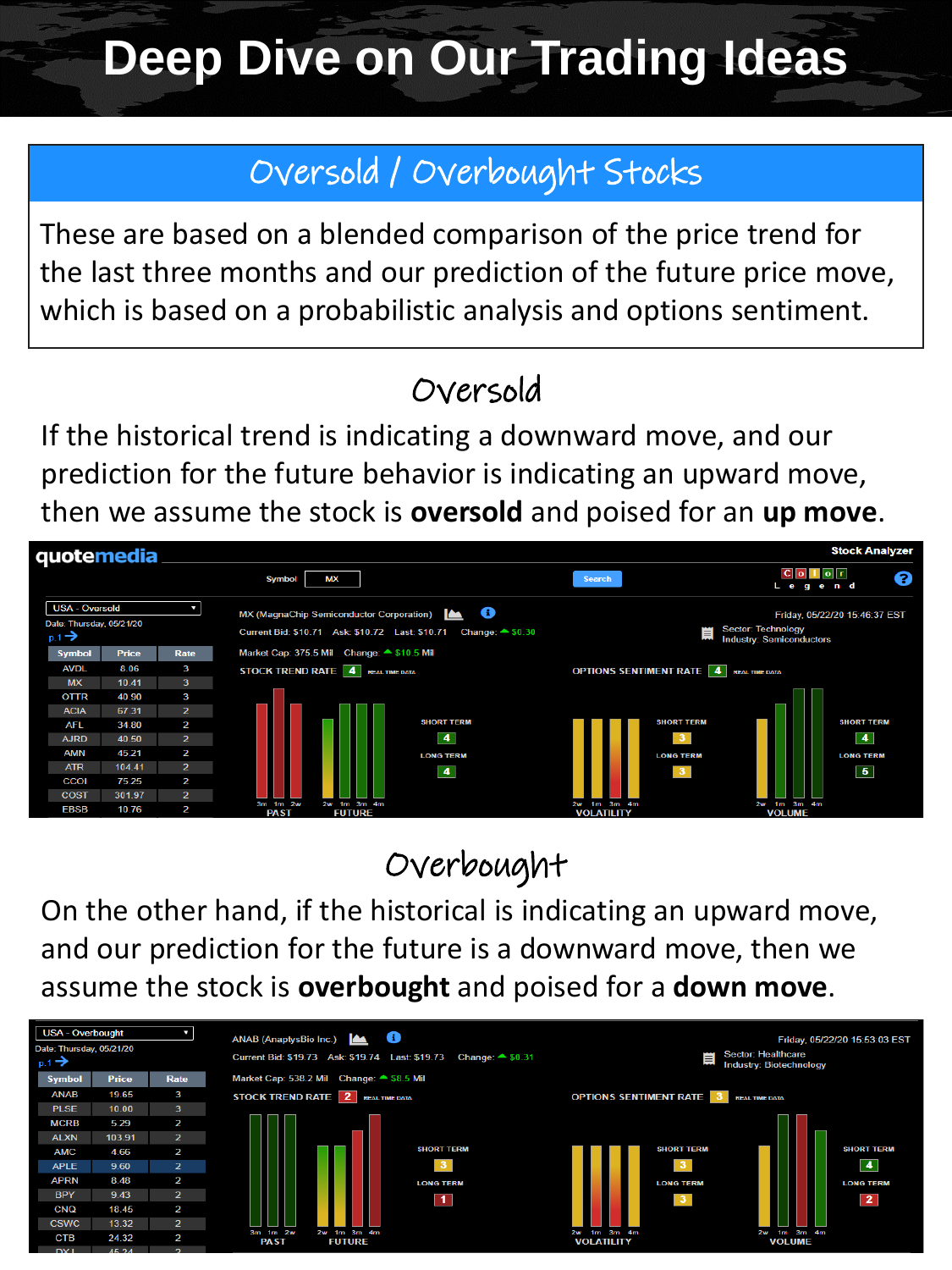## **Deep Dive on Our Trading Ideas**

## Up Trend / Down Trend Stocks

These are based on a blended comparison of the price trend for the last three months and our prediction of the future price move, which is based on a probabilistic analysis and options sentiment.

## Up Trend

If the historical trend is indicating a upward move, and our prediction for the future behavior is indicating an upward move, then we assume the stock is in **up trend** and poised for a continuation of an **up move**.

#### **USA - Up Trend**  $\checkmark$ KRNT (Kornit Digital Ltd.) **ALL O** Tuesday, 09/01/20 13:59:23 EST 100 April 14:04:55 April 14:04:55 Sector: Industrials Current Bid: \$64.69 Ask: \$64.80 Last: \$64.75 Change: 4 \$2.82  $\blacksquare$ C **Industry: Industrial Products** Symbol Market Cap: 2.7 Bil Change:  $\triangle$  \$115.5 Mil Price Rate **KRNT** 62.06 **STOCK TREND RATE 4** REAL TIME DATA **OPTIONS SENTIMENT RATE 4** REAL TIME DATA **BAH** 88.44 II PT 21.61 8 **ROL** 55.07 **SHORT TERM SHORT TERM SHORT TERM** 63.42 **TXRH**  $\vert$  4  $\overline{4}$  $\vert \vert$ **LONG TERM LONG TERN LONG TERM**  $\boxed{4}$  $\boxed{5}$  $\blacktriangleleft$

#### Down Trend

On the other hand, if the historical is indicating an downward move, and our prediction for the future is a downward move, then we assume the stock is **down trend** and poised for a **down move**.

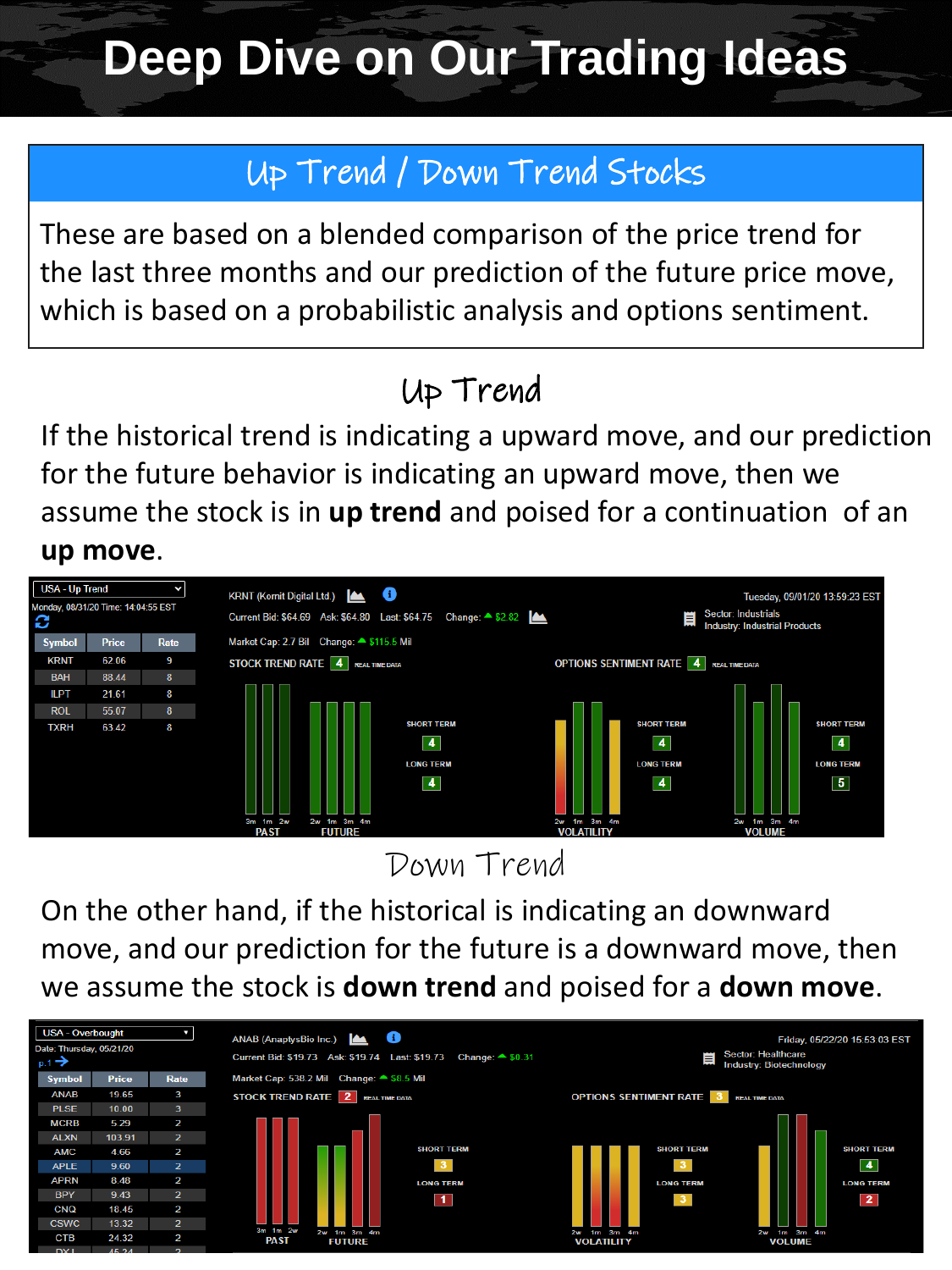## **Initiating a Stock Analysis**

Traders have the option to select the stock's symbol from a list of Trading Ideas or enter their preferred stock symbol. Either method initiates several areas of analysis that define a view of the market.

Based on this view, you can select an appropriate option strategy:



## **STOCK TREND ANALYSIS**

Provides rating of past behavior and future predictions

## **OPTIONS SENTIMENT**

Provides thorough implied volatility and volume analysis for the options market

Additionally, available are general stock details:

- **Pricing**
- Implied Volatility
- Charting
- **Earnings**
- **Dividends**
- Sector & Industry Reports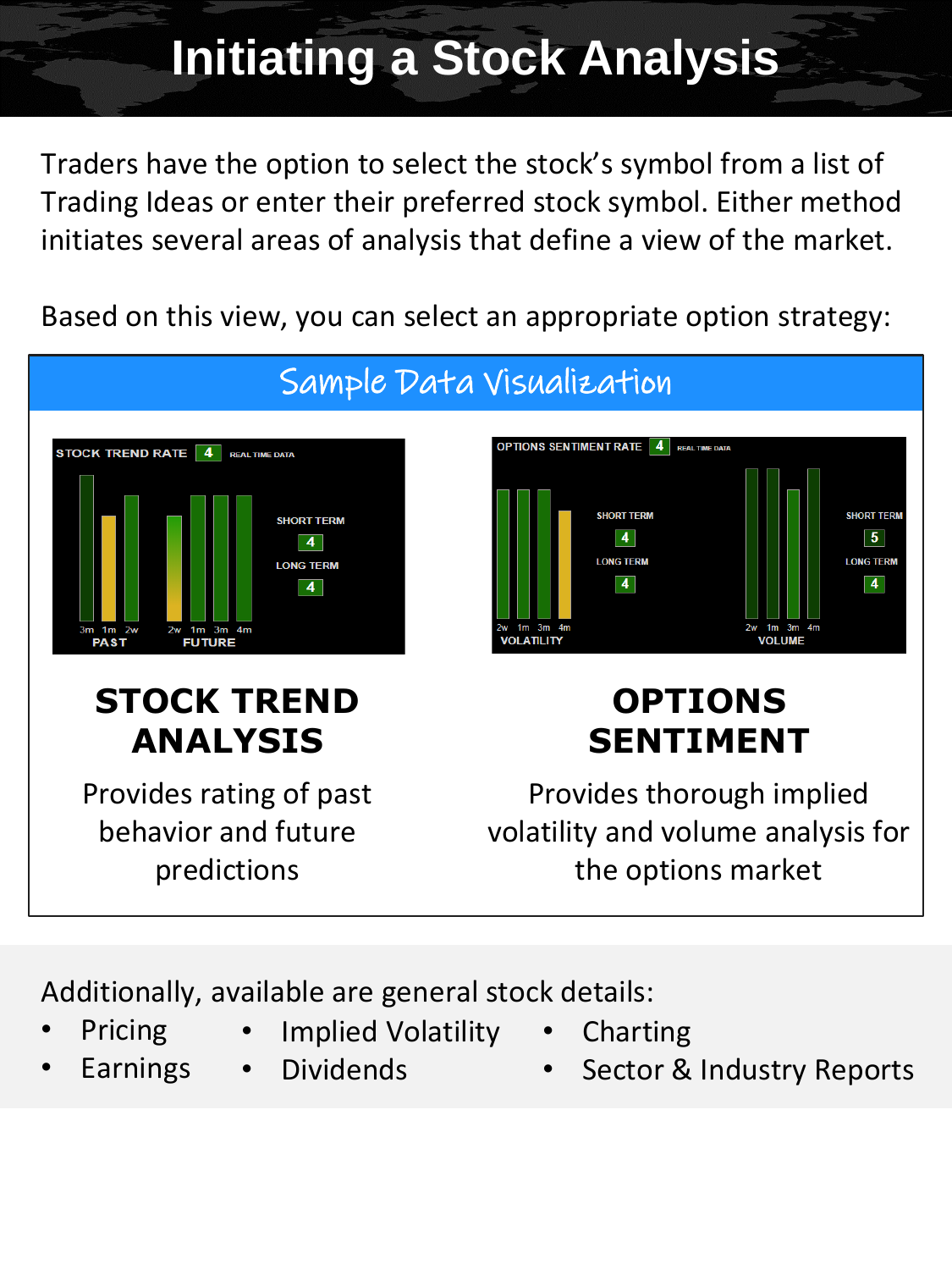## **Extending Probability Analysis**

## Probability Analysis of Price Movements within Set Dates



One of the main requirements to a trader's risk management is to mitigate risk based on the probability that the underlying price will end up in a certain area on, or before, the end date.

#### Why is this important to a trader?

| <b>Set Desired</b><br><b>Profit Potential</b> | Calculate Probability of<br><b>Reaching Before</b><br>a Certain Date | <b>Manage Potential</b><br><b>Draw Back Effects</b><br><i>(including Margin Calls)</i> |
|-----------------------------------------------|----------------------------------------------------------------------|----------------------------------------------------------------------------------------|
|-----------------------------------------------|----------------------------------------------------------------------|----------------------------------------------------------------------------------------|

With StockAnalyzer, a trader can specify 4 timeframes. For each of them, assign a percentage of *up* and *down* stock price movement that needs to be assessed.

To understand the strength of a stock's *up* or *down* trend, it's valuable to also define how often a stock price could reach a set price range before a certain date, and it's probability of occurring.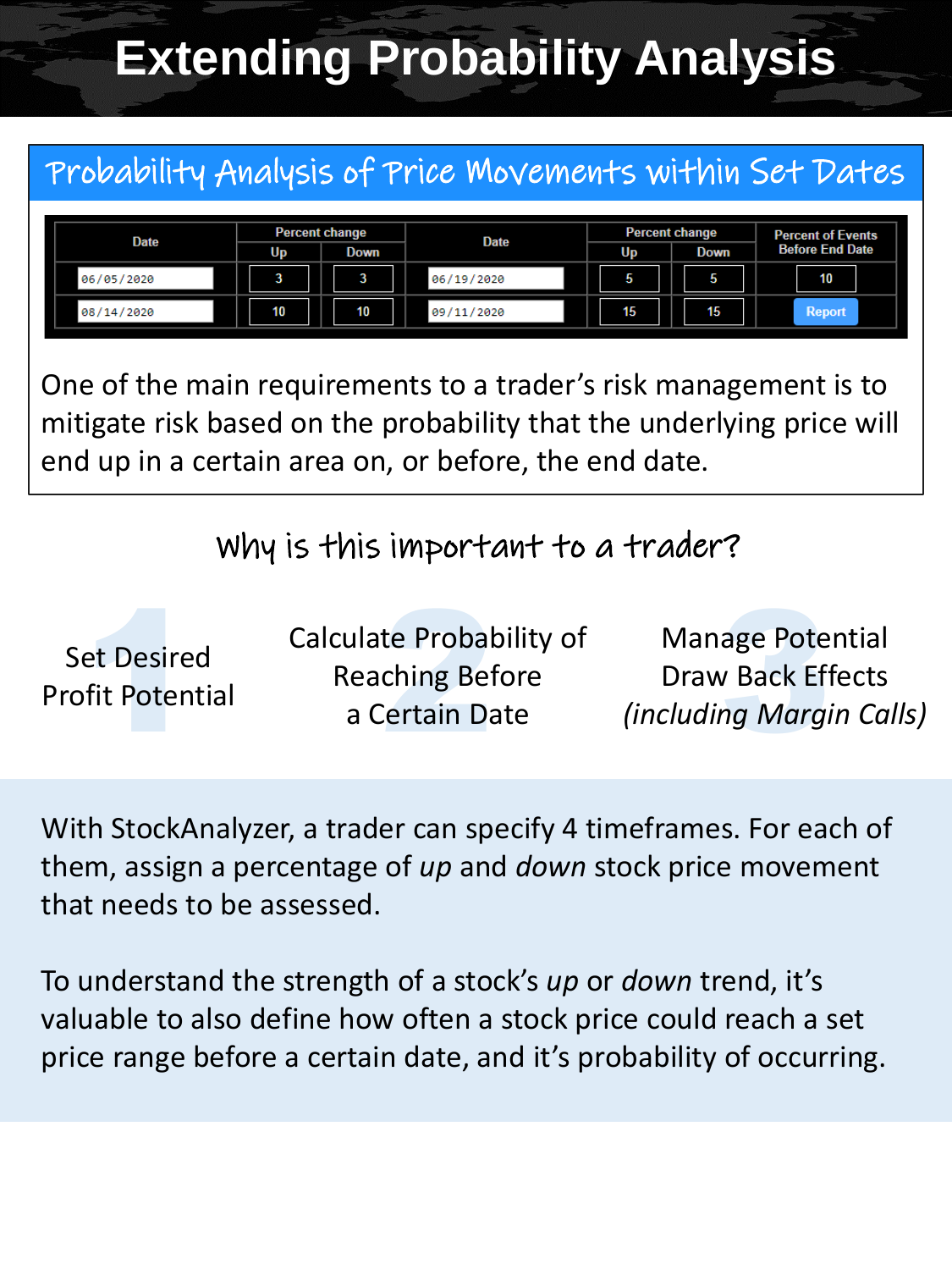## **Extending Probability Analysis**

## Calculation Example of Stock Movement Strength

## $80 \times 10\%$

Number of Trading Days before the Set End Date

Percent of Events Before End Date

## 8

Required Occurrences for Stock Price Reaching Designated Price Range before Set End Date

#### **TIP:**

If *Percent of Events Before End Date* field is set to 0%, then StockAnalyzer will default all timeframes to 1 required occurrences. The result is the probability of the stock price reaching or exceeding the set price at least once before the end date.

To calculate the probability of a stock price never reaching the set price range, subtract the above probability from 100%.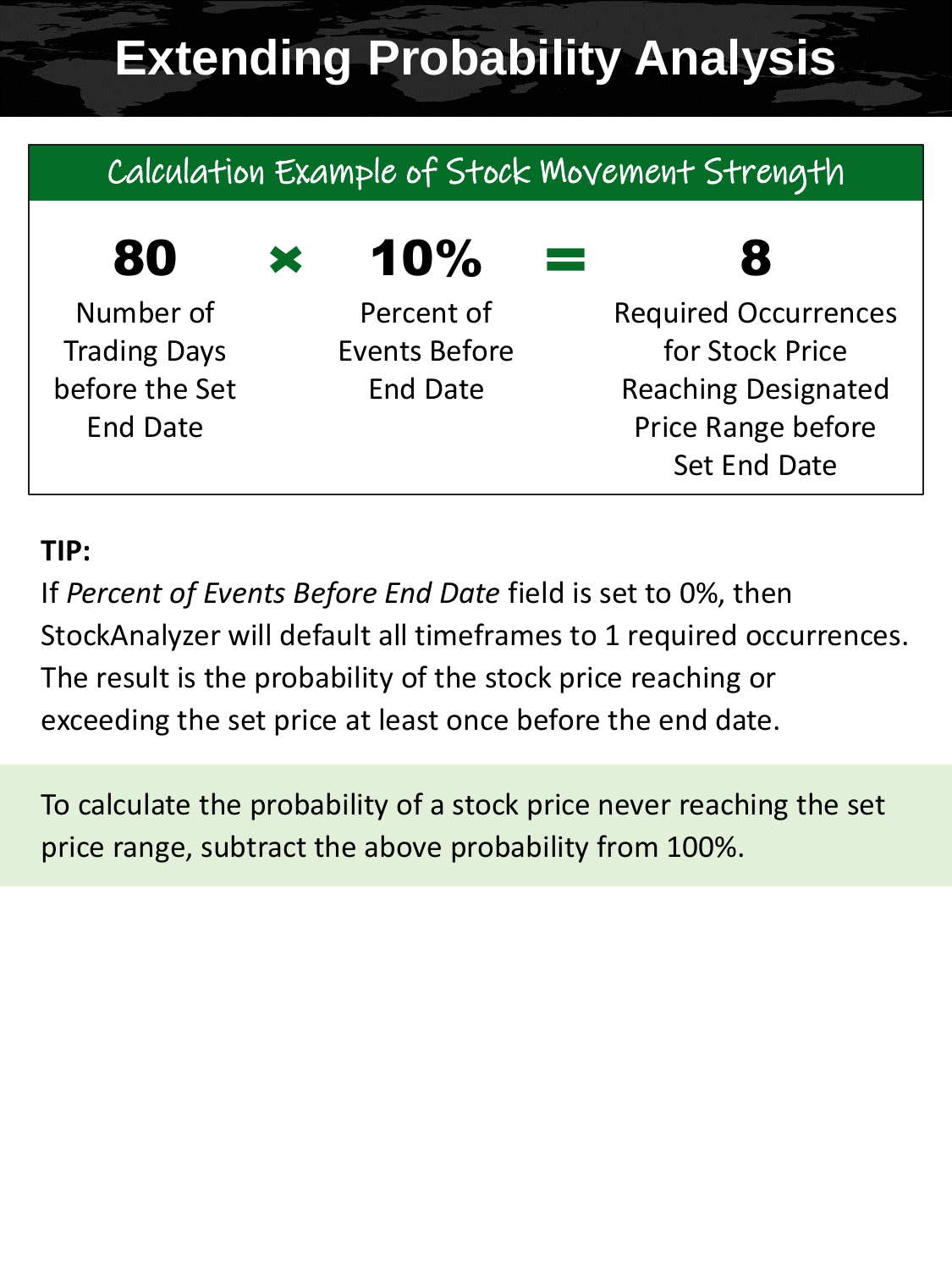## **Deep Dive on Probability Results**

Report outlining two probability types focused on if the stock price will reach or exceed set *up* or *down* percent movements:

- At the End of the set date
- Before or On the End Date

| <b>Probability</b>     | 2020-06-05              |                  | 2020-06-19              |                  | 2020-08-14             |                  | 2020-09-11             |                         |
|------------------------|-------------------------|------------------|-------------------------|------------------|------------------------|------------------|------------------------|-------------------------|
| Type                   | <b>Below</b><br>\$10.39 | Above<br>\$11.03 | <b>Below</b><br>\$10.17 | Above<br>\$11.25 | <b>Below</b><br>\$9.64 | Above<br>\$11.78 | <b>Below</b><br>\$9.10 | <b>Above</b><br>\$12.32 |
| At the End             | 31                      | 41               | 29                      | 43               | 25                     | 50               | 17                     | 43                      |
| <b>Before End Date</b> | 51                      | 59               | 46                      | 61               | 36                     | 69               | 29                     | 63                      |

#### Hover for Additional Capabilities

Of the calculated probabilities, one is not better than another.

If all probabilities are lined up, then it provides proper expectations for future results and a comprehensive view on your risk assessment.

#### **Probability that price BEFORE or ON 2020-08-16** will raises above \$108.68 at least 4 times

| <b>Short Historical Probability</b>                          | 22% |  |  |
|--------------------------------------------------------------|-----|--|--|
| Long Historical Probability                                  |     |  |  |
| <b>Implied and Historical Volatilities based Probability</b> | 5%  |  |  |
| <b>RSI Probability</b>                                       | 13% |  |  |
| <b>SO Probability</b>                                        | 18% |  |  |
| <b>PPO Probability</b>                                       | 7%  |  |  |
| <b>Earnings Probability</b>                                  | 0%  |  |  |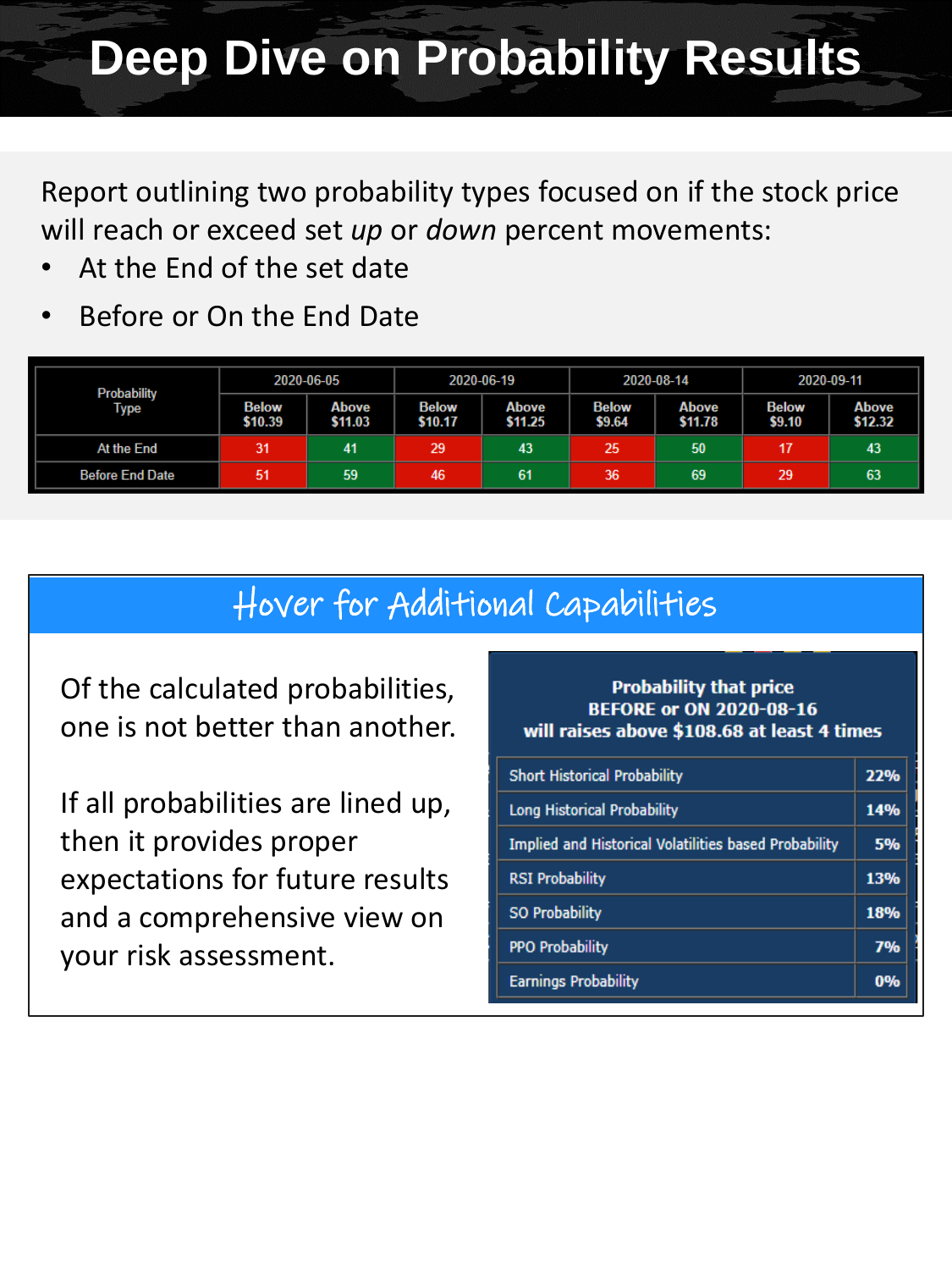With StockAnalyzer, the drill down analytic capability and charting offered is unparalleled to other products.

|               |                                  |                  |                   | Hover for Fundamental Information   |              |
|---------------|----------------------------------|------------------|-------------------|-------------------------------------|--------------|
|               | USA - Earnings Idea              | JBL (Jabil Inc.) | 8                 |                                     |              |
| <b>Closin</b> | <b>STOCK FUNDAMENTALS</b>        |                  |                   |                                     |              |
| p.1           | <b>DESCRIPTION</b>               | <b>VALUE</b>     | <b>AS OF DATE</b> | <b>DESCRIPTION</b>                  | <b>VALUE</b> |
| <b>Syr</b>    | <b>Latest fiscal revenue</b>     | <b>25.3 Bil</b>  | 2019-08-31        | <b>Gross margin</b>                 | 7.1          |
| ш             | <b>Latest fiscal EPS</b>         | 1.81             | 2019-08-31        | <b>EBIT</b> margin                  | 1.9          |
|               | <b>Revenue</b>                   | <b>18.8 Bil</b>  | <b>TTM</b>        | <b>EBITDA</b> margin                | 5.1          |
| AD            | Revenue per share                | 122.99543        | <b>TTM</b>        | <b>Pre-tax profit margin</b>        | 1.9          |
| $A\lambda$    | <b>Return on equity</b>          | 14.96            | <b>TTM</b>        | <b>Long Term Debt Capital Ratio</b> | 0.53         |
| C             | <b>Return on capital</b>         | 5.61             | <b>TTM</b>        | <b>Total debt to equity</b>         | 1.32         |
| C(            | <b>Return on assets</b>          | 2.3 <sub>1</sub> | <b>TTM</b>        | <b>P/E</b> ratio                    | 21.7         |
|               | <b>Short percentage of float</b> | 3.4              | $2019 - 11 - 15$  | <b>Price to sales</b>               | 0.31903625   |
|               |                                  |                  |                   | <b>Price to book</b>                | 3.17         |
|               |                                  |                  |                   | <b>Price to tangible book</b>       | 5.94         |
|               |                                  |                  |                   | <b>Price to free cash</b>           | 18.7         |
|               | <b>COMPANY INFO</b>              |                  |                   |                                     |              |

Jabil Inc is a United States-based company engaged in providing manufacturing services and solutions. It provides N comprehensive electronics design, production and product management services to companies in various industries **AF** and end markets. It operates in two segments. The Electronics Manufacturing Services (EMS) segment, which is the key revenue driver, is focused around leveraging IT, supply chain design and engineering, technologies largely N centered on core electronics. The Diversified Manufacturing Services (DMS) segment is focused on providing

engineering solutions, with an emphasis on material sciences, technologies, and healthcare.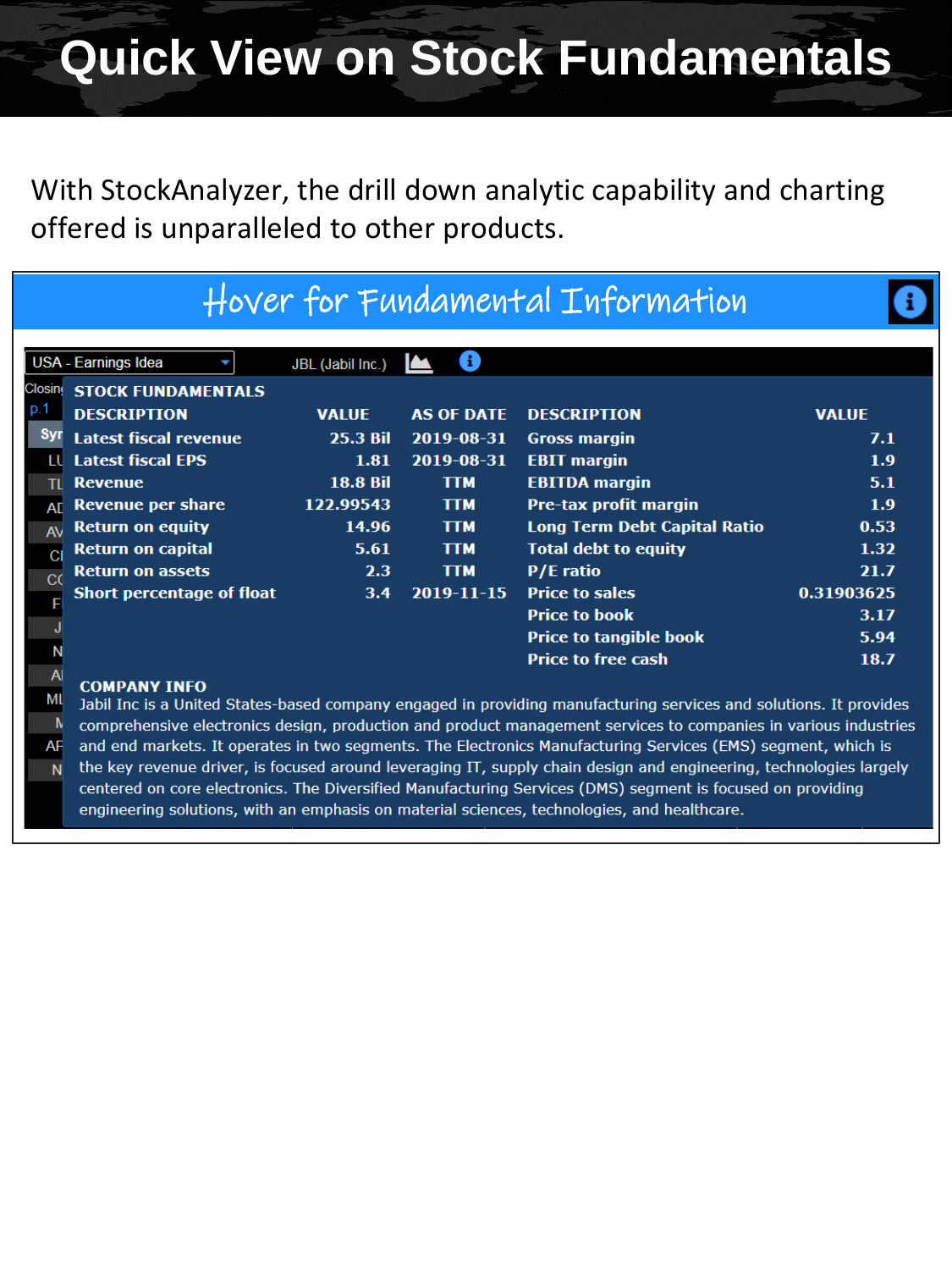## **Use An Intuitive Rating System**

StockAnalyzer apples a new methodology that converts trend analysis indicators into functional probability values that yield a simple rating system. Traders can improve their portfolio risk management using our intuitive rating system.

## Hover for Better Probability Analysis



 $3m$  1 $m$  2w  $2w$  $1m$  3 $m$  4 $n$  $1<sub>m</sub>$ **PAST FUTURE VOLATILITY** 

**1 MONTH TREND: Up** 

**Probability of Up Trend 60%** 

**Implied and Historical Volatilities based Probability** 

**S SEN** 

69

 $62$ 

 $52<sub>2</sub>$ 

63

 $64$ 

64

Additional historical information about stock performance across various time periods is in the **past** section.

Probability of the Up movement is calculated in the **future** section.

**Short Historical Probability** 

**Long Historical Probability** 

SO Probability **RSI Probability** 

**PPO Probability**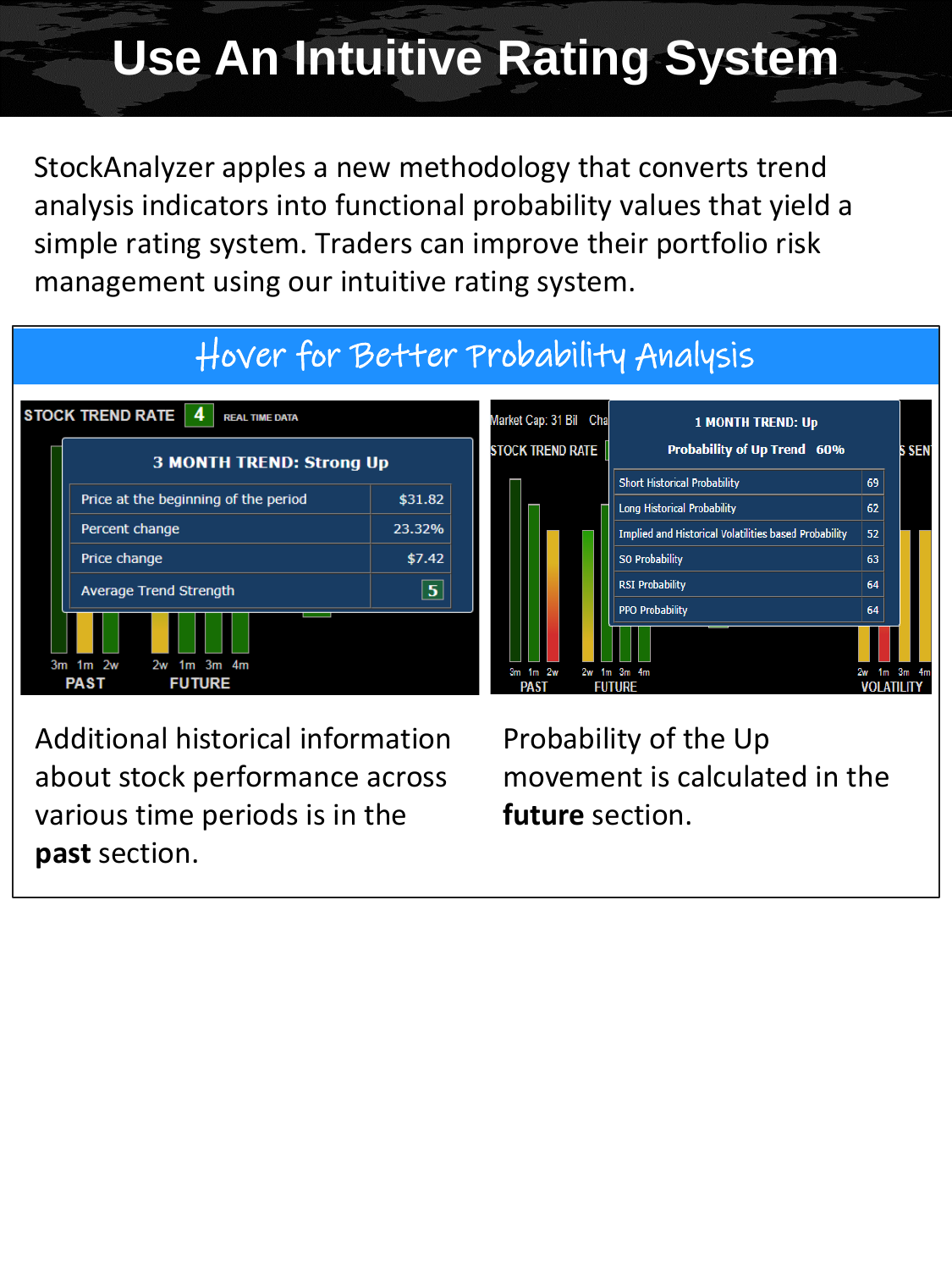## **Options Sentiment**

Incorporating options volatility and volume analysis allows traders to wear binoculars while assessing stocks with the added view of the **Options Sentiment**.



#### Hover for In-Depth Analysis

| <b>1m OPTION SENTIMENT: Up</b>        |      |  |  |
|---------------------------------------|------|--|--|
| Put/Call Implied Volatility Ratio     | 0.94 |  |  |
| <b>Put/Call Volume Ratio</b>          |      |  |  |
| Put/Call Open Interest Ratio          | 0.66 |  |  |
| Put/Call Extended Open Interest Ratio | 0.1  |  |  |

*Receive additional details for Put/Call Implied Volatility, Volume, and Open Interest Ratios .*

Each ratio is calculated using the expiration month correlated with the time bar. With an options market view on future behavior, traders benefit from having a comprehensive understanding of possible future movements of the underlying asset.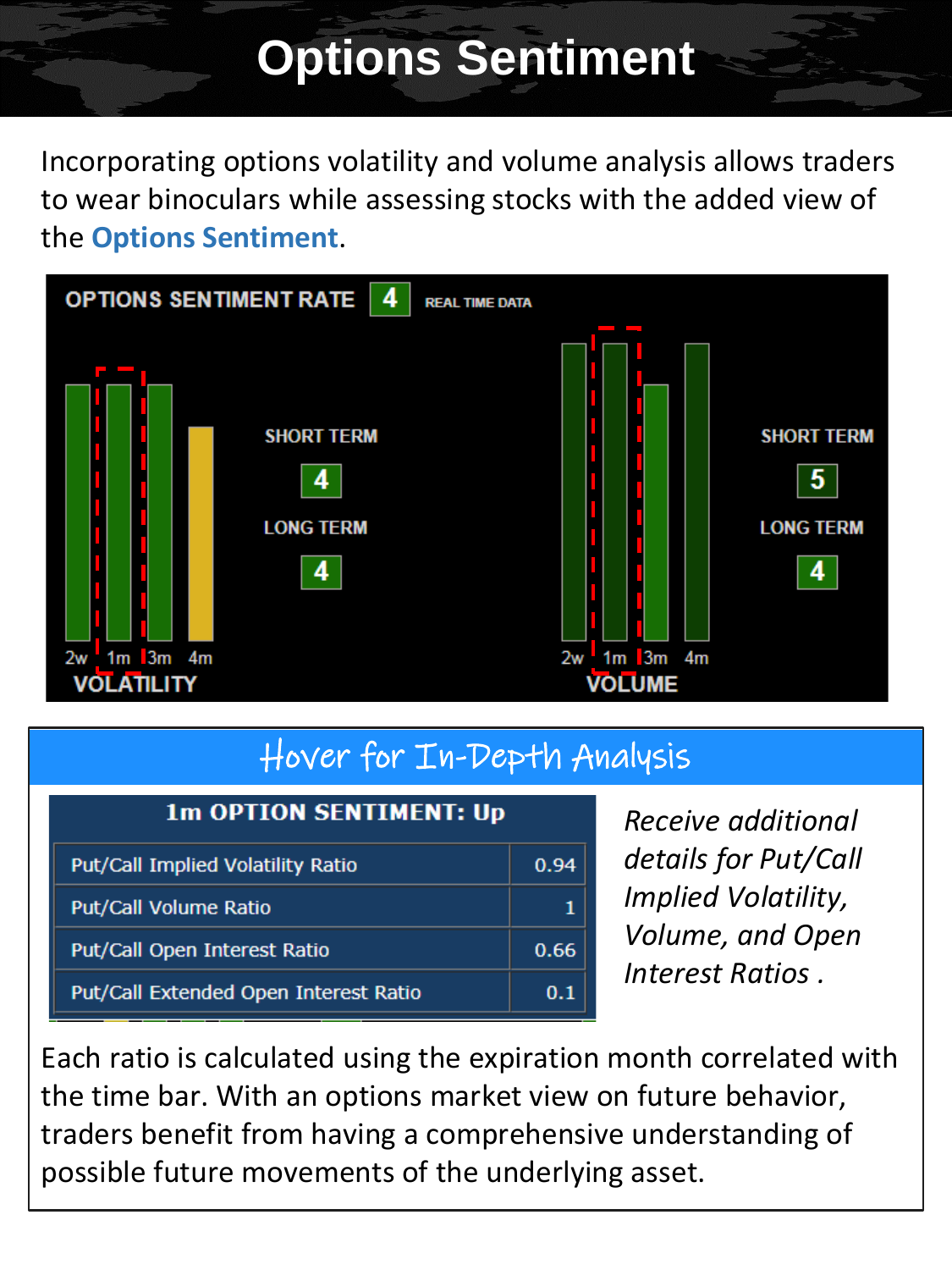## **Deep Dive on Available Reports**

| Sector and Industry Reporting |              |                         |                                   |                         |              |                          |              |                         |                                   |                        |  |  |
|-------------------------------|--------------|-------------------------|-----------------------------------|-------------------------|--------------|--------------------------|--------------|-------------------------|-----------------------------------|------------------------|--|--|
| <b>SECTOR Technology</b>      |              |                         |                                   |                         |              | <b>INDUSTRY</b> Hardware |              |                         |                                   |                        |  |  |
| <b>Symbol</b>                 | <b>Price</b> | <b>Stock</b><br>Rate    | <b>Option</b><br><b>Sentiment</b> | <b>Overall</b><br>Rate  |              | <b>Symbol</b>            | <b>Price</b> | <b>Stock</b><br>Rate    | <b>Option</b><br><b>Sentiment</b> | <b>Overall</b><br>Rate |  |  |
| <b>AAPL</b>                   | 265.58       | $\blacktriangleleft$    | 5 <sub>5</sub>                    | $\overline{\mathbf{5}}$ |              | <b>AAPL</b>              | 265.58       | $\blacktriangleleft$    | 5 <sup>7</sup>                    | 5 <sub>1</sub>         |  |  |
| <b>AMAT</b>                   | 55.84        | $\bullet$               | 5 <sub>5</sub>                    | 5 <sub>5</sub>          |              | <b>KEYS</b>              | 100.77       | 4                       | 5 <sub>1</sub>                    | 5 <sub>1</sub>         |  |  |
| <b>ENTG</b>                   | 46.28        | $\blacktriangleleft$    | 5 <sub>5</sub>                    | 5 <sub>1</sub>          |              | <b>VIAV</b>              | 14.93        | 4                       | 5 <sub>5</sub>                    | 5 <sub>1</sub>         |  |  |
| <b>GIB</b>                    | 82.56        | $\blacktriangleleft$    | $\sqrt{5}$                        | 5 <sup>1</sup>          |              | <b>AEIS</b>              | 62.75        | 4                       | $\vert 4 \vert$                   | $\blacktriangleleft$   |  |  |
| <b>KEYS</b>                   | 100.77       | $\overline{\mathbf{4}}$ | $\overline{5}$                    | $\overline{\mathbf{5}}$ |              | <b>APH</b>               | 102.98       | $\blacktriangleleft$    | $\overline{4}$                    | $\overline{4}$         |  |  |
| <b>MSFT</b>                   | 149.93       | $\blacktriangleleft$    | $\sqrt{5}$                        | $\overline{5}$          |              | <b>ARW</b>               | 81.16        | 3 <sup>7</sup>          | $\sqrt{5}$                        | $\blacktriangleleft$   |  |  |
| <b>NVDA</b>                   | 209.42       | $\blacktriangleleft$    | 5 <sub>5</sub>                    | 5 <sup>1</sup>          |              | <b>AUDC</b>              | 24.46        | $\blacktriangleleft$    | $\overline{4}$                    | $\blacktriangleleft$   |  |  |
| <b>VIAV</b>                   | 14.93        | $\overline{\mathbf{4}}$ | 5 <sub>5</sub>                    | 5 <sup>1</sup>          |              | <b>BELFB</b>             | 16.95        | $\overline{\mathbf{3}}$ | $\overline{4}$                    | $\blacktriangleleft$   |  |  |
| <b>ACIW</b>                   | 36.15        | $\blacktriangleleft$    | $\overline{4}$                    | 4                       |              | <b>BHE</b>               | 34.79        | 4                       | $\overline{5}$                    | $\blacktriangleleft$   |  |  |
| <b>ACLS</b>                   | 22.3         | 3                       | $\overline{\mathbf{5}}$           | $\blacktriangleleft$    | $\mathbf{v}$ | <b>CGNX</b>              | 49.97        | 3 <sub>o</sub>          | $\blacktriangleleft$              | 4                      |  |  |

*By clicking on a stock symbol, traders can access a full analysis*

## Earnings Report

| <b>Date</b> |                 | <b>Earnings Per share</b> |                 | <b>Earnings Change</b> | <b>Earnings</b> |               |  |
|-------------|-----------------|---------------------------|-----------------|------------------------|-----------------|---------------|--|
|             | <b>Expected</b> | <b>Actual</b>             | <b>Surprise</b> | <b>Price</b>           | <b>Volume</b>   | <b>Period</b> |  |
| 03/19/14    | 0.02            | 0.03                      | 50%             | $-2.85%$               | 89.02%          | Q2 2014       |  |
| 06/18/14    | $-0.15$         | $-0.12$                   | 20%             | 2.64%                  | 37.38%          | Q3 2014       |  |
| 09/24/14    | $-0.07$         | 0.04                      | 157.14%         | $-2.21%$               | 81.14%          | Q4 2014       |  |
| 12/17/14    | 0.4             | 0.46                      | 15%             | 4 4 3%                 | 89.46%          | Q1 2015       |  |
| 03/18/15    | 0.37            | 0.43                      | 16.22%          | 3.09%                  | 152.26%         | Q2 2015       |  |
| 06/17/15    | 0.39            | 0.39                      | 0%              | $-7.44%$               | 211.53%         | Q3 2015       |  |
| 09/24/15    | 0.35            | 0.48                      | 37.14%          | 12.21%                 | 236.92%         | Q4 2015       |  |
| 12/16/15    | 0.7             | 0.72                      | 2.86%           | $-1.13%$               | 1.55%           | Q1 2016       |  |
| 03/16/16    | 0.52            | 0.46                      | $-11.54%$       | $-10.61%$<br>263.65%   |                 | Q2 2016       |  |
| 06/15/16    | 0.05            | 0.1                       | 100%            | 1.9%                   | 80.4%           | Q3 2016       |  |
| 09/21/16    | 0.16            | 0.28                      | 75%             | $-5.6%$                | 94.15%          | Q4 2016       |  |
| 12/15/16    | 0.58            | 0.69                      | 18.97%          | 11.96%                 | 389.26%         | Q1 2017       |  |
| 03/15/17    | 0.36            | 0.4                       | 11.11%          | 4.74%                  | 123.49%         | Q2 2017       |  |
| 06/14/17    | 0.22            | 0.21                      | $-4.55%$        | $-3.89%$               | 31.92%          | Q3 2017       |  |
| 09/27/17    | 0.54            | 0.56                      | 3.7%            | 385%                   | 46.54%          | Q4 2017       |  |
| 12/14/17    | 0.73            | 0.51                      | $-30.14%$       | $-3.79%$               | 85.63%          | Q1 2018       |  |
| 03/15/18    | 0.55            | 0.57                      | 3.64%           | 10.11%                 | 221.52%         | Q2 2018       |  |
| 06/14/18    | 0.36            | 0.38                      | 5.56%           | $-6.51%$               | 308.07%         | Q3 2018       |  |
| 09/25/18    | 0.59            | 0.63                      | 6.78%           | $-7.25%$               | 198.1%          | Q4 2018       |  |
| 12/18/18    | 0.69            | 0.84                      | 21.74%          | 6.93%                  | 74.43%          | Q1 2019       |  |
| 03/14/19    | 0.49            | 0.43                      | $-12.24%$       | $-0.9%$                | $-12.66%$       | Q2 2019       |  |
| 06/18/19    | 0.39            | 0.28                      | $-28.21%$       | 10.25%                 | 164.54%         | Q3 2019       |  |
| 09/24/19    | 0.69            | 0.34                      | $-50.72%$       | 4 8 5%                 | 70.53%          | Q4 2019       |  |